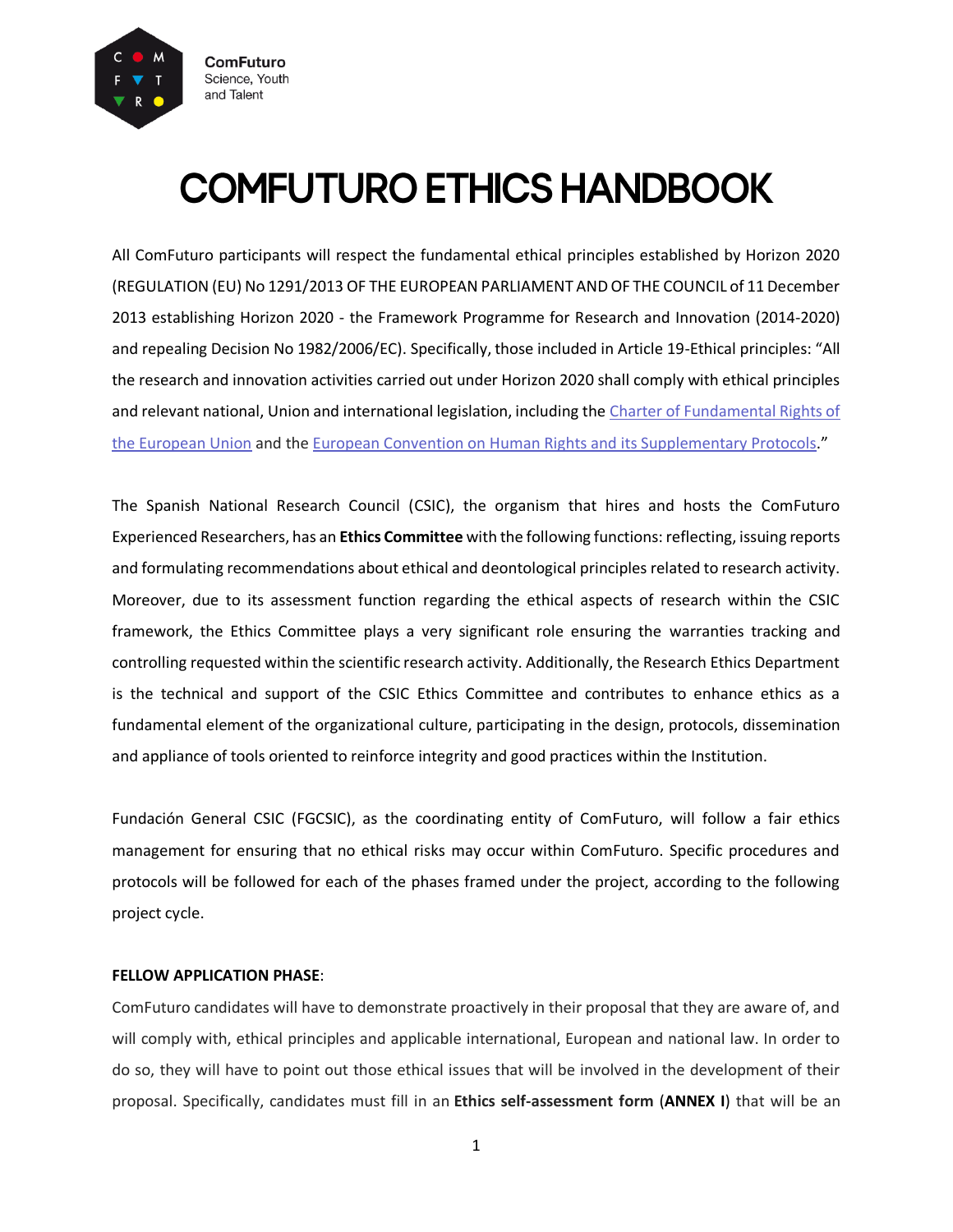

integral part of their application. It is the candidates' responsibility to identify any potential ethical issue in order to handle the ethical aspects of the proposal. General guidance to make the proposal ethically compliant can be found at [https://ec.europa.eu/info/funding-tenders/opportunities/docs/2021-](https://ec.europa.eu/info/funding-tenders/opportunities/docs/2021-2027/common/guidance/how-to-complete-your-ethics-self-assessment_en.pdf) 2027/common/guidance/how-to-complete-your-ethics-self-assessment en.pdf. This guide can help identify ethical issues that may arise from projects, but it is not necessary to provide additional information or documents at this stage.

In the event that the proposal contains sensitive ethics issues (as specified by checking any of the boxes in the 'ethics self-assessment form'), candidates must also sign a **Declaration of responsibility** (**ANNEX II**), by which they acquire the commitment that, in the case of resulting proposed as ComFuturo fellows, they must submit, within 10 calendar days of receiving the communication, a formal request to the CSIC Ethics Committee for an ethical evaluation of their proposed project. The procedure for this request and the evaluation will be duly delivered to the selected fellows.

#### **FELLOW SELECTION & EVALUATION PHASE:**

During this phase, it will be verified that the candidates have correctly filled out the ethics self-assessment form and, where appropriate, the Declaration of responsibility mentioned previously. These aspects will be mandatory to consider eligible proposals to go through the evaluation and selection process. Later, after these mandatory phases, those candidatures proposed for funding as ComFuturo projects must comply with what was signed in the Declaration of responsibility: that is, within 10 calendar days after the communication by FGCSIC of having been selected for funding, they must request the ethical evaluation of their projects, according to the procedure that will be indicated to them at that time and which is summarized as follows:

 The CSIC Ethics Committee will provide specific instructions for the application for ethical assessment of research carried out within the CSIC. These instructions indicate, first of all, that "all research activity carried out in the scope of CSIC that involves the participation of human beings, the handling of their samples or data that require protection, the use of animals, Genetically Modified Organisms or biological agents of risk for humans, animals, plants and / or the environment, must be favorably evaluated by CSIC's Ethics Committee prior to its start,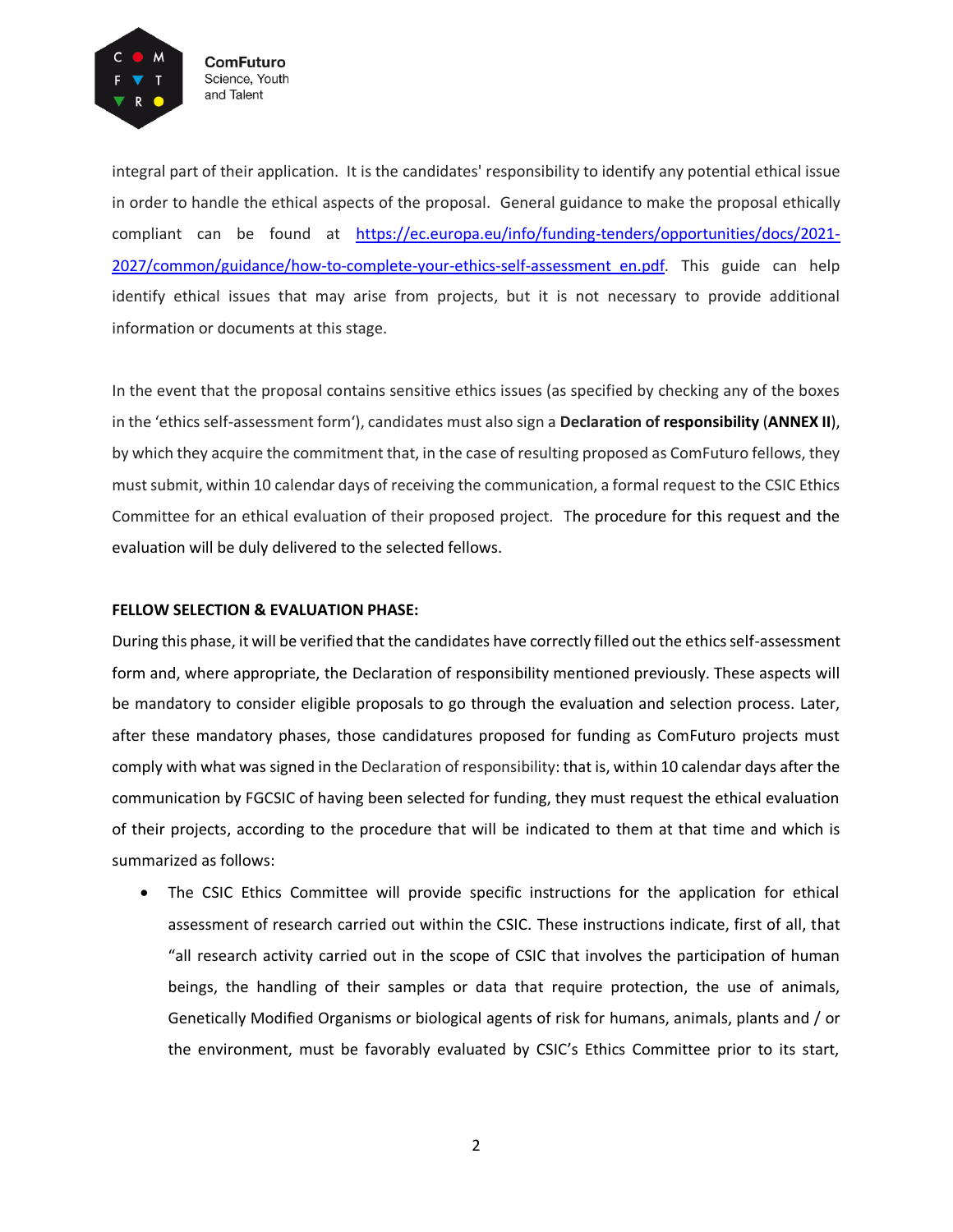

regardless of the framework in which it is carried out (project, research contract, collaboration agreement, ...) and regardless of whether or not it is a funded activity".

- Regarding the ethics evaluation procedure, ComFuturo candidates must send to the Research Ethics Department, as a support unit of CSIC Ethics Committee, the evaluation request form corresponding to the specific characteristics of their research, according to the models provided for CSIC (two models are available: a specific one for the request for evaluation of animal experimentation projects and another one for the request for bioethics / biosafety evaluation - Research with humans, samples and / or human data that require protection / Genetically Modified Organisms / Biological risk agents).
- Once the Ethics Department receives the request, it conducts an exhaustive formal and content review, in order to verify that the applicant has duly completed the request form, provided the information and accompanied the documentation required in the institutional instructions, depending on the research category in question. Once the application has been reviewed, and prior to submitting it for evaluation to the evaluators who collaborate with CSIC Ethics Committee, the Department verifies that, indeed, the applicant has met all the requirements and, if so, formalizes the acknowledgment of receipt of the evaluation request, which is signed by the secretary of CSIC Ethics Committee.
- Subsequently, once all the necessary information and documentation required in the instructions issued for the ethical evaluation of the CSIC research is available, the evaluators (specializing in the subject of the research whose evaluation is requested) are selected. All the evaluators have previously signed a confidentiality commitment and a declaration of responsibility for the absence of conflicts of interest and for not being involved in any of the abstention or objection causes. If the evaluators give a favourable opinion (there are projects that include research of a different nature and require evaluation by different experts, in cases, up to 5 different ones), CSIC Ethics Committee issues the corresponding favourable evaluation report, which is signed by the President of the Committee, and transfers it to the applicant. However, if necessary, the applicant is required to attend to the observations and comments made by the evaluators and when the Department receives the modified documentation, it is sent back to the evaluators. This scheme is repeated as many times as necessary until everything is satisfied and the favourable evaluation report is issued.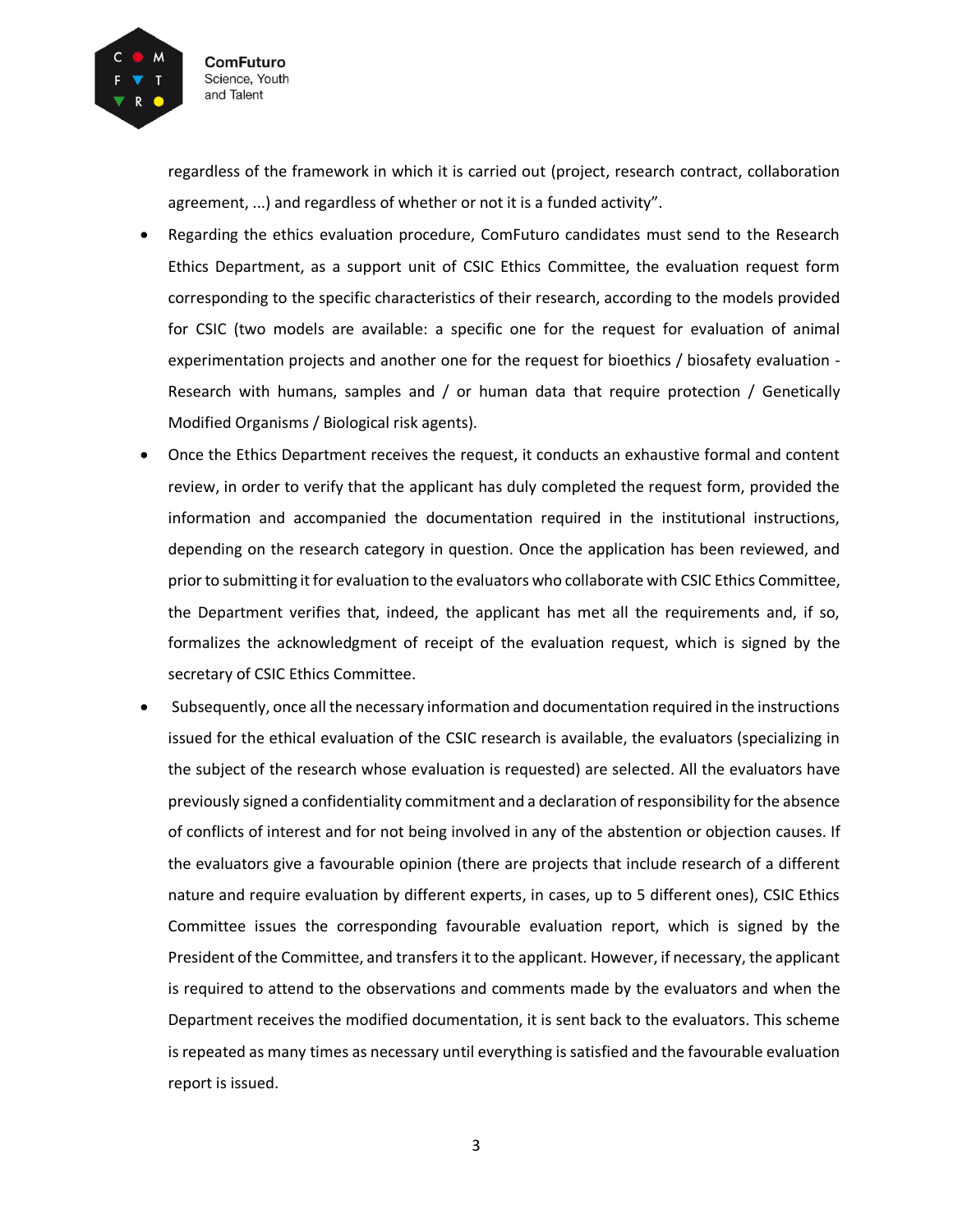

**In conclusion, no research involving any ethics issue will be initiated before having obtained the corresponding approval from the CSIC's Ethics Committee and any additional authorisations that might be applicable to the particular case considered**. Copies of the corresponding documents will be kept on file and made available upon request.

In the event any research project selected for funding may involve the use of human embryonic stem cells (hESC) or human embryos (hE), the FGCSIC shall inform the Research Executive Agency (REA) and relevant procedure involving European Commission Ethics review will be initiated. That project will not be able to start before that clearance.

Regarding the issue of protection of Personal Data, the corresponding research activities will be performed in full compliance with the General Data Protection Regulation and related national legislation. Details on the CSIC's Data Protection Officer will be made available to all data subjects involved in the corresponding research.

### **PROJECT IMPLEMENTATION & MONITORING PHASE:**

For the entire project duration, CSIC Ethics Committee will be overseeing the ethics management process. However, it is important to note that once CSIC Ethics Committee issues the favourable evaluation report, the applicant is indicated as a fundamental issue that the ethics evaluation has been carried out in accordance with the information and documentation provided, so that he/she must commit to communicate to CSIC Ethics Committee, without delay, any significant modification in the research work programme that might require a new evaluation.

Any questions or queries that candidates may have in any of these phases, may be sent to the email [comitedeetica@csic.es.](mailto:comitedeetica@csic.es) Likewise, in this link, [https://www.csic.es/en/csic/scientific-integrity-and](https://www.csic.es/en/csic/scientific-integrity-and-ethics-csic/csic-ethics-committee)[ethics-csic/csic-ethics-committee](https://www.csic.es/en/csic/scientific-integrity-and-ethics-csic/csic-ethics-committee) the contact persons of the CSIC Research Ethics Department are identified, which is the technical and legal support unit of the Committee, together with their contact telephone numbers.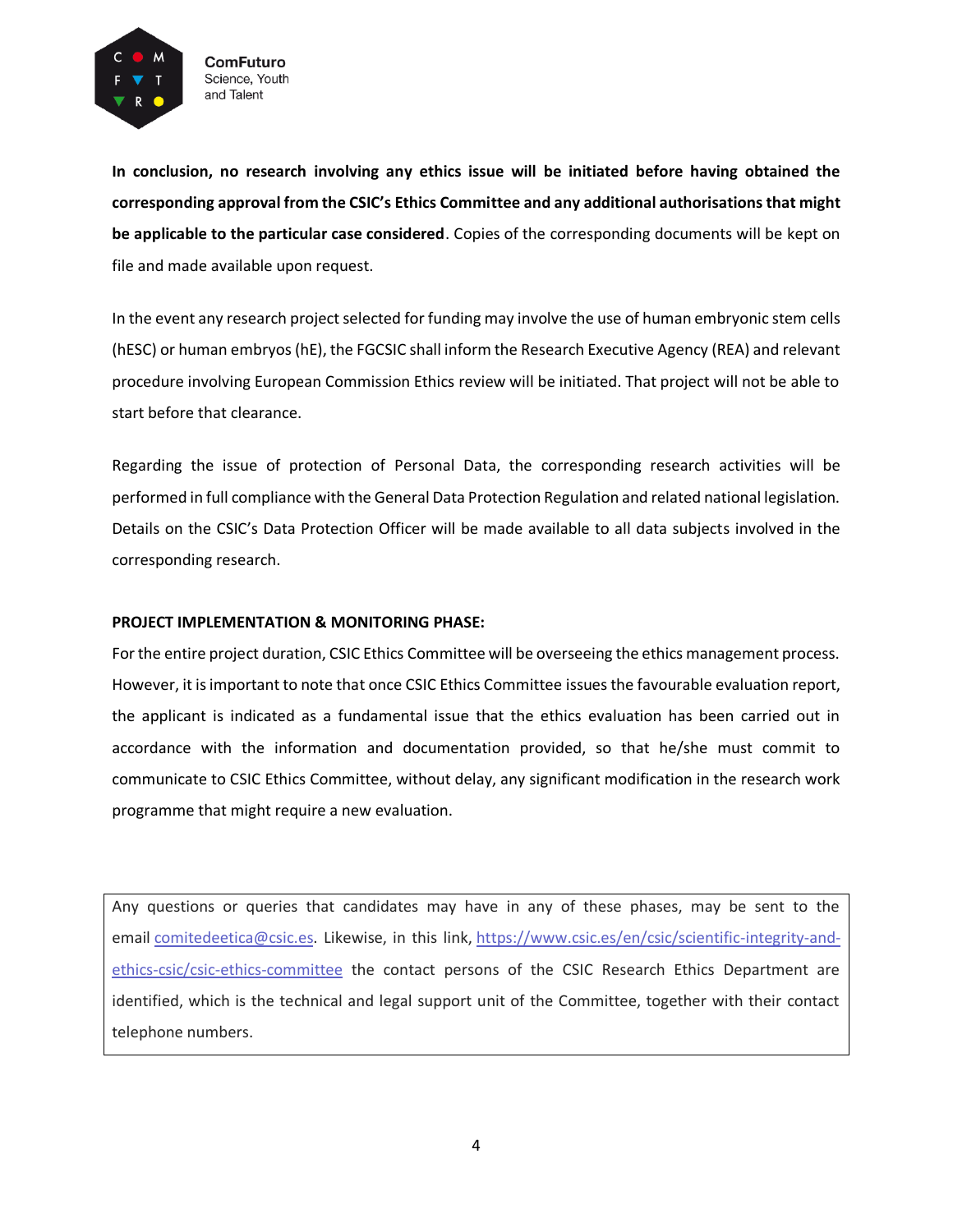

#### **FELLOW TRAINING PHASE:**

Once the ComFuturo projects have started, FGCSIC will offer all fellows 12 hours of training on responsible conduct of research, which includes topics such as *Research Ethics, Research Integrity* and *Research misconduct and other unacceptable research practices*. In addition, CSIC Ethics Committee offers two annual editions of a course on scientific integrity and research ethics.

### **ADDITIONAL INFORMATION**

This document is completed with important additional information such as

- Documentary production of the CSIC Ethics Committee can be find in this link https://www.csic.es/en/csic/scientific-integrity-and-ethics-csic/scientific-integrity-and-goodpractises, such as CSIC Code of Good Scientific Practices, the CSIC Manual of Conflicts of Interest and the National Statement on Scientific Integrity.
- This link <https://www.csic.es/en/csic/scientific-integrity-and-ethics-csic/ethics-in-research> includes the areas of action of the Committee in matters of ethics evaluation and all the applicable regulations.
- Once the ComFuturo fellows are hired by CSIC, they will be able to find, on the CSIC intranet, the procedure for the treatment of deviations from good scientific practices and violations of scientific integrity, defined and approved in plenary session by CSIC Ethics Committee.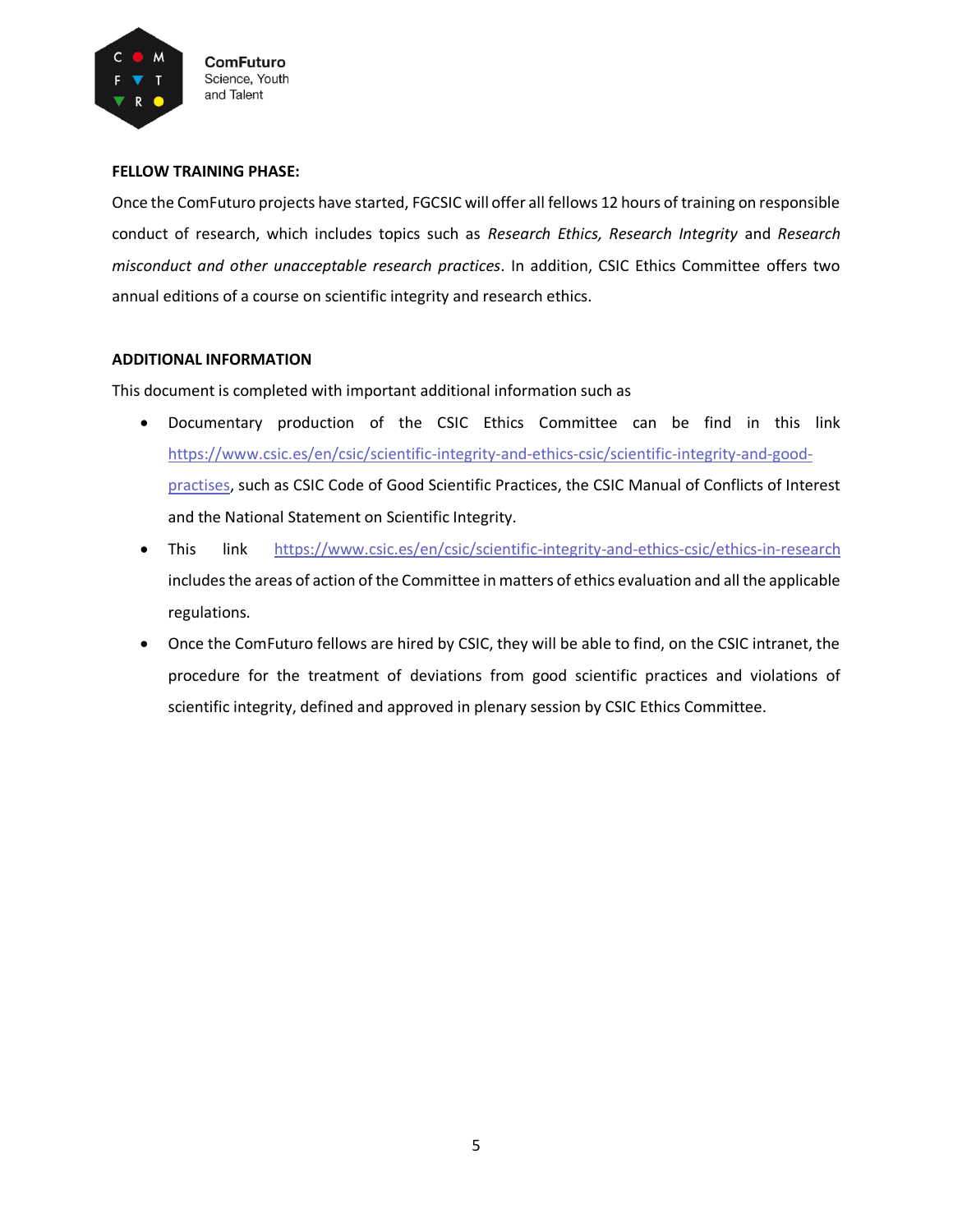

ANNEX I Ethics self-assessment form

| 1 HUMAN EMBRYONIC STEM CELLS AND HUMAN EMBRYOS                                                                                                                             |                                                                                                                                                |        | YES/NO |  |
|----------------------------------------------------------------------------------------------------------------------------------------------------------------------------|------------------------------------------------------------------------------------------------------------------------------------------------|--------|--------|--|
| Does your activity involve Human Embryonic Stem Cells (hESCs)?                                                                                                             |                                                                                                                                                |        |        |  |
| If<br>YES:                                                                                                                                                                 | Will they be directly derived from embryos within this project?                                                                                |        |        |  |
|                                                                                                                                                                            | Are they previously established cells lines?<br>Are the cell lines registered in the European registry for human embryonic<br>stem cell lines? |        |        |  |
| Does your activity involve the use of human embryos?                                                                                                                       |                                                                                                                                                |        |        |  |
| If<br>YES:                                                                                                                                                                 | Will the activity lead to their destruction?                                                                                                   |        |        |  |
| Does your activity involve the use of other human embryonic or foetal tissues /<br>cells?                                                                                  |                                                                                                                                                |        |        |  |
| I CONFIRM THAT NONE OF THE ABOVE ISSUES APPLY TO MY PROPOSAL                                                                                                               |                                                                                                                                                |        |        |  |
| 2 HUMANS                                                                                                                                                                   |                                                                                                                                                | YES/NO |        |  |
| Does your activity involve human participants?                                                                                                                             |                                                                                                                                                |        |        |  |
|                                                                                                                                                                            | Are they volunteers?                                                                                                                           |        |        |  |
|                                                                                                                                                                            | Are they healthy volunteers for medical studies?                                                                                               |        |        |  |
| ١f                                                                                                                                                                         | Are they patients for medical studies?                                                                                                         |        |        |  |
| YES:                                                                                                                                                                       | Are they potentially vulnerable individuals or groups?                                                                                         |        |        |  |
|                                                                                                                                                                            | Are they children/minors?                                                                                                                      |        |        |  |
|                                                                                                                                                                            | Are there other persons unable to give informed consent?                                                                                       |        |        |  |
| Does your activity involve interventions (physical also including imaging<br>technology, behavioural treatments, tracking and tracing, etc.) on the study<br>participants? |                                                                                                                                                |        |        |  |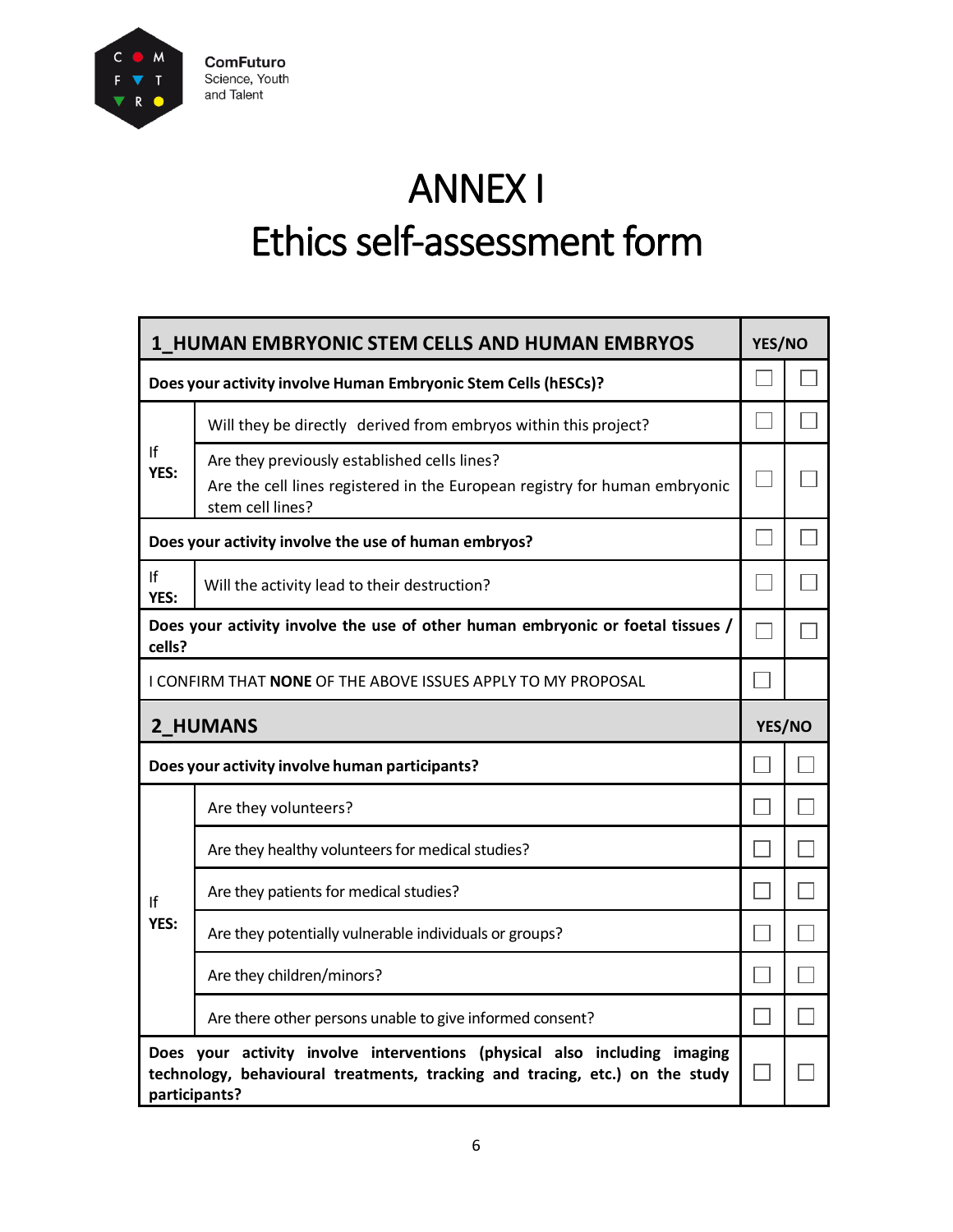

| If<br>YES: | Does it involve invasive techniques (e.g. collection of human cells or tissues,<br>surgical or medical interventions, invasive studies on the brain, TMS etc.)?                                                               |               |  |
|------------|-------------------------------------------------------------------------------------------------------------------------------------------------------------------------------------------------------------------------------|---------------|--|
|            | Does it involve collection of biological samples?                                                                                                                                                                             | $\mathcal{A}$ |  |
|            | Does your activity involve conducting a clinical study as defined by the Clinical Trial<br>Regulation 536/2014 (using pharmaceuticals, biologicals, radiopharmaceuticals, or<br>advanced therapy medicinal products)?         |               |  |
| If         | Is it a clinical trial?                                                                                                                                                                                                       |               |  |
| YES:       | Is it a low-intervention clinical trial?                                                                                                                                                                                      |               |  |
|            | I CONFIRM THAT <b>NONE</b> OF THE ABOVE ISSUES APPLY TO MY PROPOSAL                                                                                                                                                           |               |  |
|            | <b>3_HUMAN CELLS / TISSUES</b>                                                                                                                                                                                                | YES/NO        |  |
|            | Does your activity involve the use of human cells or tissues?                                                                                                                                                                 |               |  |
|            | Are they human embryonic or foetal cells or tissues?                                                                                                                                                                          |               |  |
|            | Are they available commercially?                                                                                                                                                                                              |               |  |
| If<br>YES: | Are they obtained within this project?                                                                                                                                                                                        |               |  |
|            | Are they obtained from another project, laboratory or institution?                                                                                                                                                            |               |  |
|            | Are they obtained from a biobank?                                                                                                                                                                                             |               |  |
|            | I CONFIRM THAT <b>NONE</b> OF THE ABOVE ISSUES APPLY TO MY PROPOSAL                                                                                                                                                           |               |  |
|            | <b>4 PROTECTION OF PERSONAL DATA</b>                                                                                                                                                                                          | YES/NO        |  |
|            | Does your activity involve processing of personal data?                                                                                                                                                                       |               |  |
|            | Does it involve the processing of special categories of personal data (e.g.<br>sexual lifestyle, ethnicity, genetic, biometric and health data, political<br>opinion, religious or philosophical beliefs)?                    |               |  |
| If<br>YES: | If<br>Does it involve processing of genetic, biometric or health data?<br>YES:                                                                                                                                                |               |  |
|            | Does it involve profiling, systematic monitoring of individuals, or processing<br>of large scale of special categories of data or intrusive methods of data<br>processing (such as, surveillance, geolocation tracking etc.)? |               |  |
|            | Does your activity involve further processing of previously collected personal data                                                                                                                                           |               |  |

 $\mathbf I$ 

(including use of pre-existing data sets or sources, merging existing data sets**)?**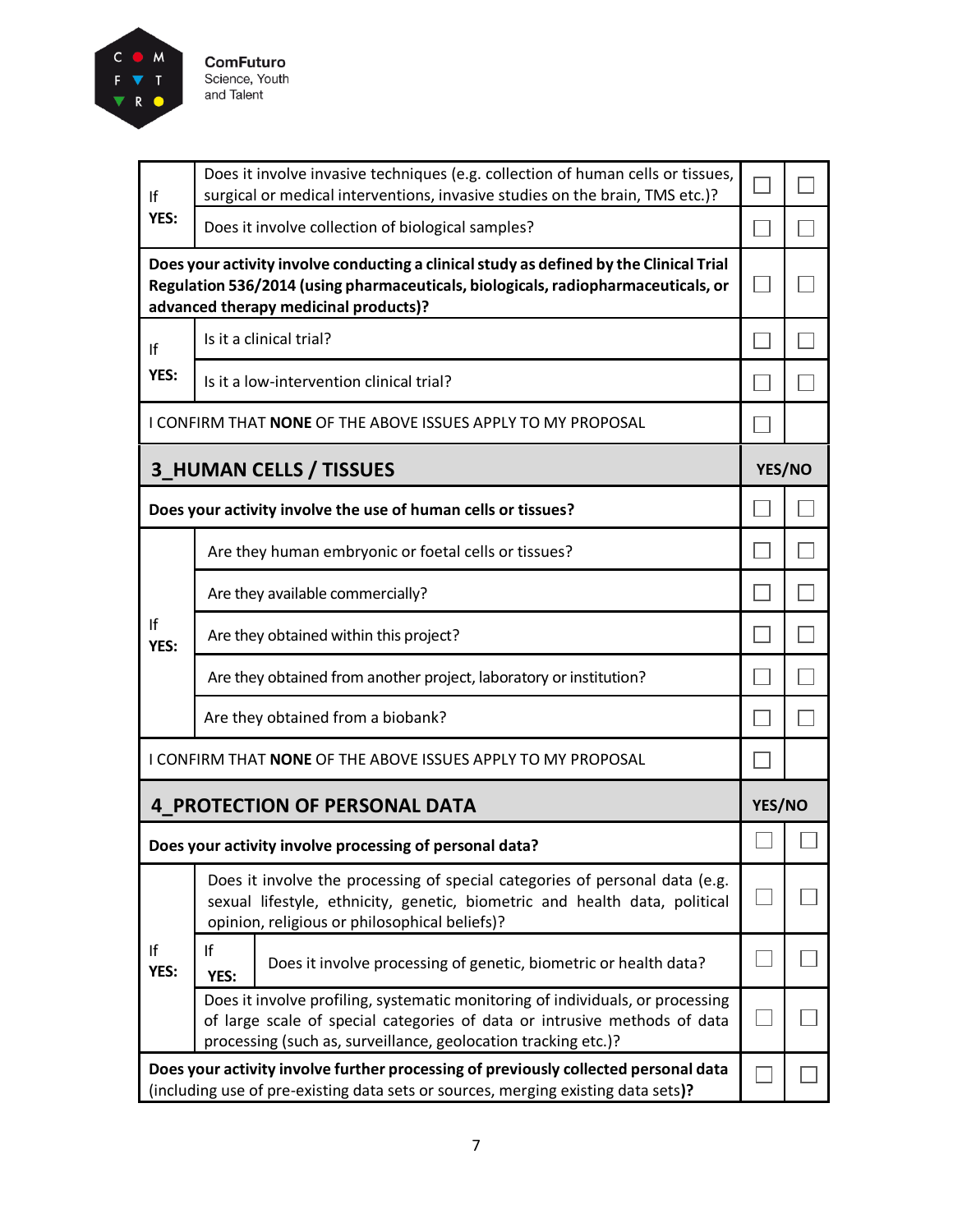

| Is it planned to export personal data (data transfer) from the EU to non-EU<br>countries?<br>Specify the type of personal data and countries involved: |                                                                                                                                                                                                              |  |               |  |
|--------------------------------------------------------------------------------------------------------------------------------------------------------|--------------------------------------------------------------------------------------------------------------------------------------------------------------------------------------------------------------|--|---------------|--|
|                                                                                                                                                        |                                                                                                                                                                                                              |  |               |  |
|                                                                                                                                                        | Is it planned to import personal data (data transfer) from non-EU countries into<br>the EU or from a non- EU country to another non-EU country?<br>Specify the type of personal data and countries involved: |  |               |  |
|                                                                                                                                                        |                                                                                                                                                                                                              |  |               |  |
|                                                                                                                                                        | Does your activity involve the processing of personal data related to criminal<br>convictions or offences?                                                                                                   |  |               |  |
|                                                                                                                                                        | I CONFIRM THAT NONE OF THE ABOVE ISSUES APPLY TO MY PROPOSAL                                                                                                                                                 |  |               |  |
|                                                                                                                                                        | <b>5 ANIMALS</b>                                                                                                                                                                                             |  | YES/NO        |  |
|                                                                                                                                                        | Does your activity involve animals?                                                                                                                                                                          |  |               |  |
|                                                                                                                                                        | Are they vertebrates?                                                                                                                                                                                        |  |               |  |
|                                                                                                                                                        | Are they non-human primates (NHP) (e.g. monkeys, chimpanzees, gorillas,<br>$etc.$ )?                                                                                                                         |  |               |  |
| If<br>YES:                                                                                                                                             | Are they genetically modified?                                                                                                                                                                               |  |               |  |
|                                                                                                                                                        | Are they cloned farm animals?                                                                                                                                                                                |  |               |  |
|                                                                                                                                                        | Are they an endangered species?                                                                                                                                                                              |  |               |  |
|                                                                                                                                                        | I CONFIRM THAT NONE OF THE ABOVE ISSUES APPLY TO MY PROPOSAL                                                                                                                                                 |  |               |  |
|                                                                                                                                                        | <b>6_THIRD COUNTRIES</b>                                                                                                                                                                                     |  | <b>YES/NO</b> |  |
|                                                                                                                                                        | Will some of the activities be carried out in non-EU countries?<br>Specify the countries:                                                                                                                    |  |               |  |
|                                                                                                                                                        |                                                                                                                                                                                                              |  |               |  |
|                                                                                                                                                        | In case non-EU countries are involved, do the activities undertaken in these<br>countries raise potential ethics issues?<br>Specify the countries:                                                           |  |               |  |
|                                                                                                                                                        |                                                                                                                                                                                                              |  |               |  |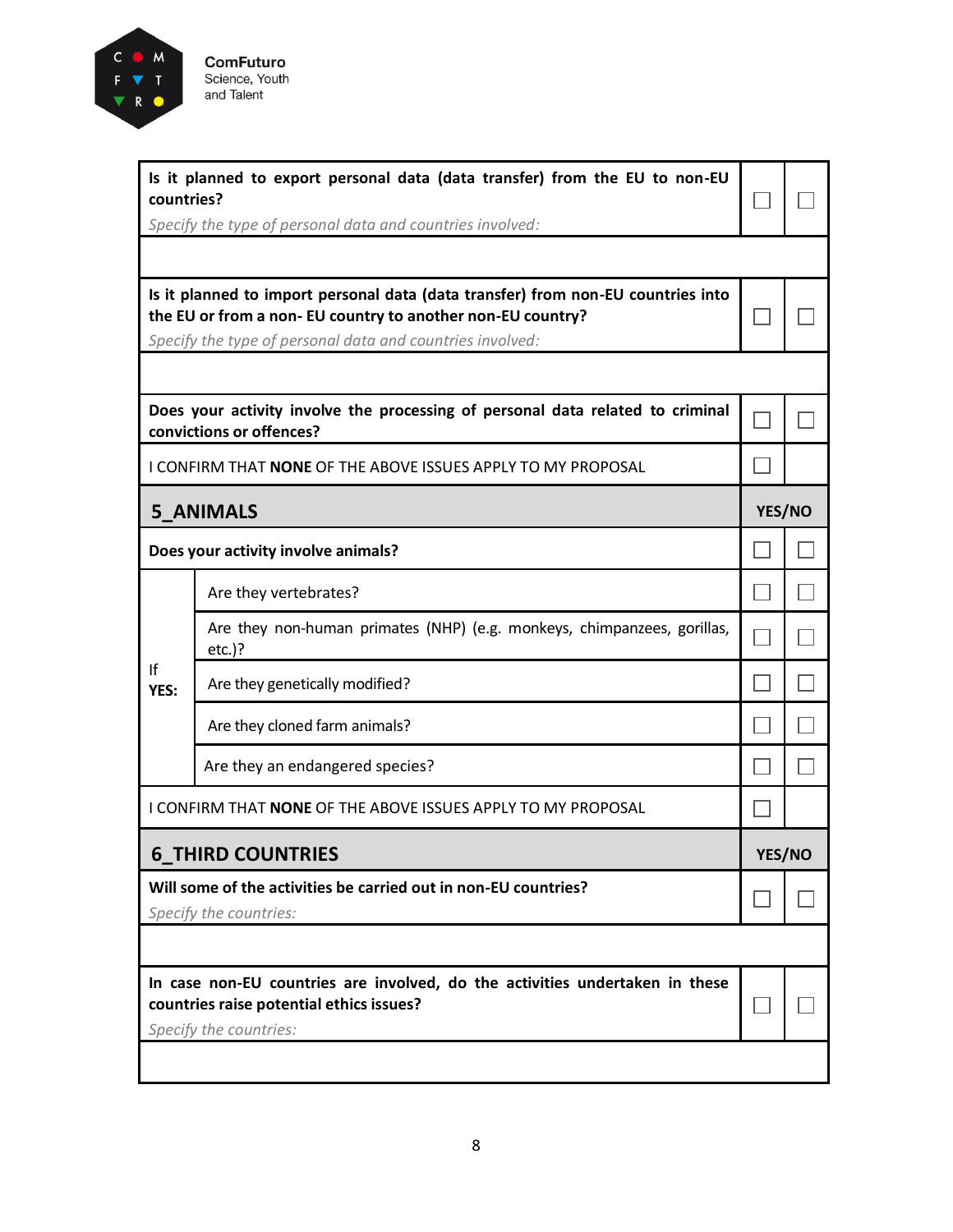

**ComFuturo** Science, Youth<br>and Talent

|            |            | CONFIRM THAT NONE OF THE ABOVE ISSUES APPLY TO MY PROPOSAL                                                                                                                                                                                                                                                         |        |
|------------|------------|--------------------------------------------------------------------------------------------------------------------------------------------------------------------------------------------------------------------------------------------------------------------------------------------------------------------|--------|
|            |            | <b>7_ENVIRONMENT, HEALTH AND SAFETY</b>                                                                                                                                                                                                                                                                            | YES/NO |
| impact)?   |            | Does this activity involve the use of substances or processes (or technologies) that<br>may cause harm to the environment, to animals or plants (during the<br>implementation of the activity or further to the use of the results, as a possible                                                                  |        |
|            |            | Does this activity deal with endangered fauna and/or flora / protected areas?                                                                                                                                                                                                                                      |        |
|            |            | Does this activity involve the use of substances or processes (or technologies) that<br>may cause harm to humans, including those performing the activity (during the<br>implementation of the activity or further to the use of the results, or the deployment<br>of the technology as a possible impact)?        |        |
|            |            | I CONFIRM THAT NONE OF THE ABOVE ISSUES APPLY TO MY PROPOSAL                                                                                                                                                                                                                                                       |        |
|            |            | 8 ARTIFICIAL INTELLIGENCE                                                                                                                                                                                                                                                                                          | YES/NO |
|            |            | Does this activity involve the development, deployment and/or use of Artificial<br>Intelligence-based systems?                                                                                                                                                                                                     |        |
|            |            | Could the AI based system/technique potentially stigmatise or discriminate<br>against people (e.g. based on sex, race, ethnic or social origin, age, genetic features,<br>disability, sexual orientation, language, religion or belief, membership to a political<br>group, or membership to a national minority)? |        |
|            |            | Does the AI system/technique interact, replace or influence human decision-<br>making processes (e.g. issues affecting human life, health, well-being or human<br>rights, or economic, social or political decisions)?                                                                                             |        |
|            |            | Does the AI system/technique have the potential to lead to negative social (e.g. on<br>democracy, media, labour market, freedoms, educational choices, mass<br>surveillance) and/or environmental impacts either through intended applications<br>or plausible alternative uses?                                   |        |
|            |            | Does this activity involve the use of AI in a weapon system?                                                                                                                                                                                                                                                       |        |
|            | ls.        | it possible to establish which specific function/functions<br>are<br>automated/autonomous in the weapon system?                                                                                                                                                                                                    |        |
| If<br>YES: |            | If the weapon system has AI-enabled functions, could these functions render<br>the weapon system indiscriminate?                                                                                                                                                                                                   |        |
|            |            | Does the design include the possibility of an autonomous mode for self-<br>protection? If yes, can the system reliably distinguish between targets (threats)<br>and non-targets?                                                                                                                                   |        |
|            | If<br>YES: | Can the system reliably distinguish between targets (threats) and non-<br>targets?                                                                                                                                                                                                                                 |        |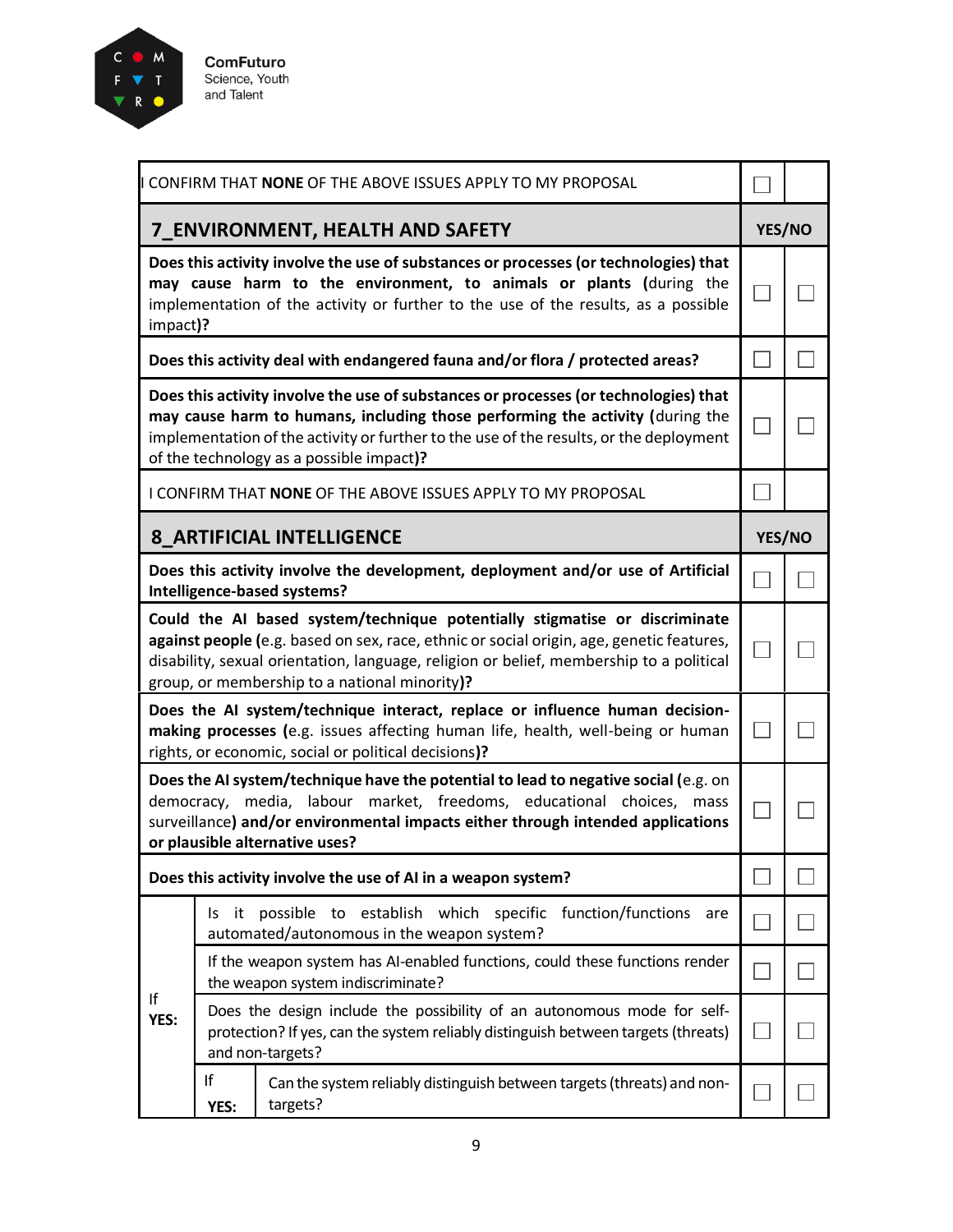

| Does the AI to be developed/used in the project raise any other ethical issues not<br>covered by the questions above (e.g., subliminal, covert or deceptive AI, AI that is<br>used to stimulate addictive behaviours, life-like humanoid robots, etc.)? |        |  |
|---------------------------------------------------------------------------------------------------------------------------------------------------------------------------------------------------------------------------------------------------------|--------|--|
| I CONFIRM THAT NONE OF THE ABOVE ISSUES APPLY TO MY PROPOSAL                                                                                                                                                                                            |        |  |
| <b>9_OTHER ETHICS ISSUES</b>                                                                                                                                                                                                                            | YES/NO |  |
| Are there any other ethics issues that should be taken into consideration?<br>Please specify:                                                                                                                                                           |        |  |
|                                                                                                                                                                                                                                                         |        |  |
| I CONFIRM THAT NONE OF THE ABOVE ISSUES APPLY TO MY PROPOSAL                                                                                                                                                                                            |        |  |
| 10_CROSSCUTTING ISSUE: POTENTIAL MISUSE OF RESULTS                                                                                                                                                                                                      |        |  |
| Does your research have activities that involve or generate materials, methods,<br>technologies or knowledge that could be misused for unethical purposes?                                                                                              |        |  |
| I CONFIRM THAT NONE OF THE ABOVE ISSUES APPLY TO MY PROPOSAL                                                                                                                                                                                            |        |  |
| 11_DUAL USE                                                                                                                                                                                                                                             | YES/NO |  |
| Does this research involve dual-use items in the sense of Regulation 428/2009, or<br>other items for which an authorisation is required?                                                                                                                |        |  |
|                                                                                                                                                                                                                                                         |        |  |

 $\Box$ 

 $\overline{\phantom{a}}$ 

 $\Box$ 

 $\overline{\phantom{a}}$ 

 $\Box$ 

| <b>12 EXCLUSIVE FOCUS ON CIVIL APPLICATIONS</b>                                                                 |  |  |
|-----------------------------------------------------------------------------------------------------------------|--|--|
| Could your research raise concerns regarding the exclusive focus on civil $\vert \frown \vert$<br>applications? |  |  |
| I CONFIRM THAT NONE OF THE ABOVE ISSUES APPLY TO MY PROPOSAL                                                    |  |  |